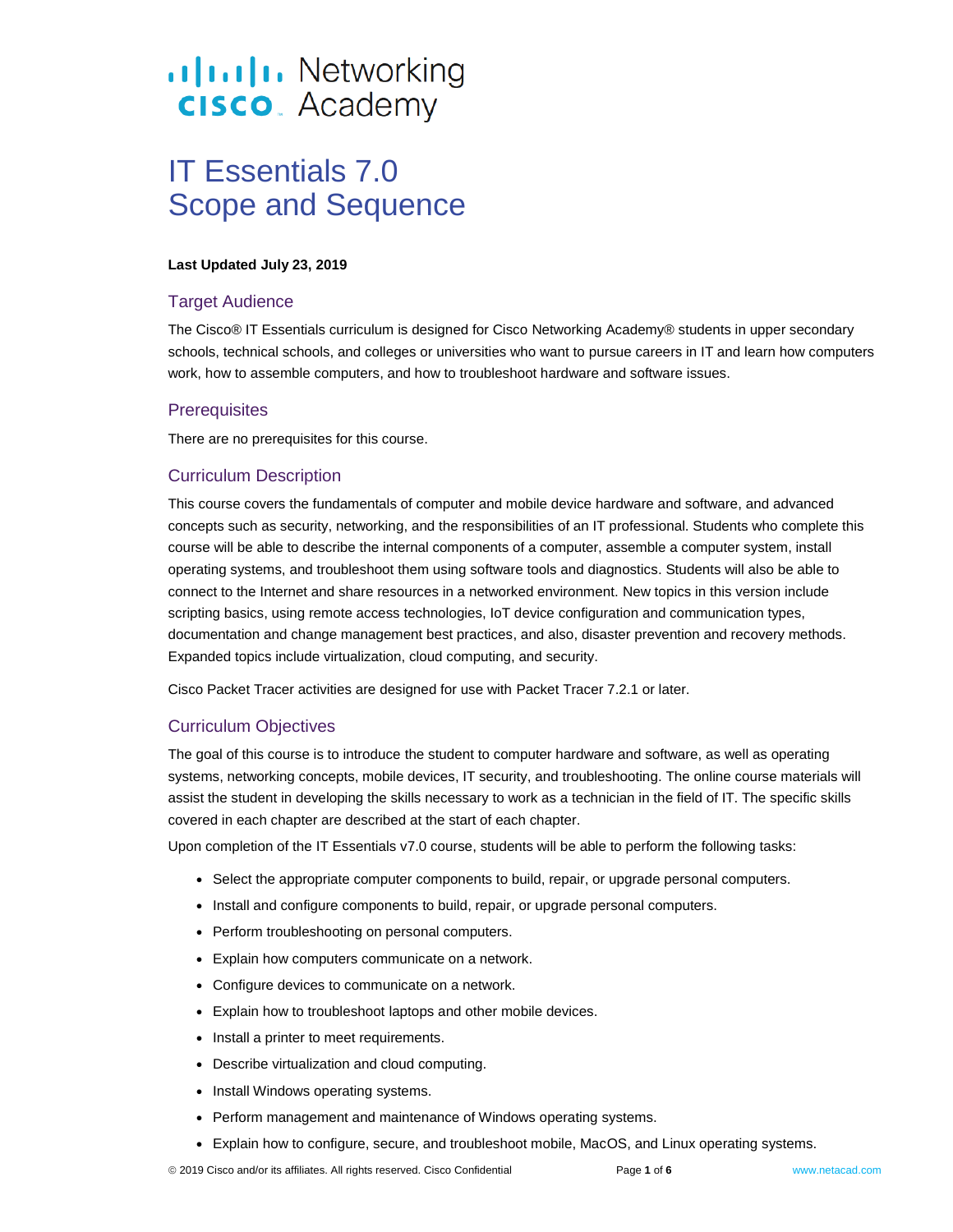- Implement basic host, data, and network security.
- Explain the roles and responsibilities of the IT Professional.

# Minimum System Requirements

For the best learning experience, we recommend a typical class size of 12 to 15 students and a ratio of one Lab PC per student. At most, two students can share one Lab PC for the hands-on labs. Some lab activities require the student Lab PCs to be connected to a local network.

The student Lab PCs will be in various states of assembly and repair and therefore are not suitable for viewing the curriculum.

#### **Lab PC Hardware Requirements**

In order to be able to implement the different topologies that are used in the lab exercises of the ITE curricula, Academies teaching the course will require the following equipment (at a minimum):

- Windows 7.0, Windows 8.0, Windows 8.1, or Windows 10 (course will focus on Windows 10)
- 1 PC Case with a minimum 300W power supply
- 1 PCI, PCIe, or AGP-compatible motherboard
- Intel or AMD CPU, 1 gigahertz (GHz) or faster with support for PAE, NX, and SSE2
- 1 CPU heat sink and cooling fan
- 2 gigabyte (GB) RAM (32-bit) or 4 GB RAM (64-bit) (2 X 1GB or 2 X 2GB suggested)
	- o Some labs will require one module of RAM to be uninstalled or the simulation of a faulty module for troubleshooting purposes.
- 60 GB hard drive (minimum); 80 GB or more (recommended)
- The computer must support a full installation of Windows and two additional partitions of the same size
- 1 DVD-ROM (minimum), DVDR, or BD/BDR
- 1 Ethernet Card (If the motherboard does not have an Ethernet port)
- 1 Wireless network adapter (compatible with the wireless router)
- 1 PCI, PCIe (recommended), or AGP video card
	- o DirectX 9 graphics device with WDDM driver
- Cables to connect HDD/CD (Quantities vary)
- 1 Mouse
- 1 Keyboard
- 1 Super VGA (1024 X 768) or higher-resolution video monitor

#### **Lab PC Software Requirements**

IT Essentials 7.0 content focuses on Microsoft Windows 10. Microsoft offers discount programs for academic institutions to purchase software at a reduced cost. Please visit the Microsoft website for your country or region to learn more.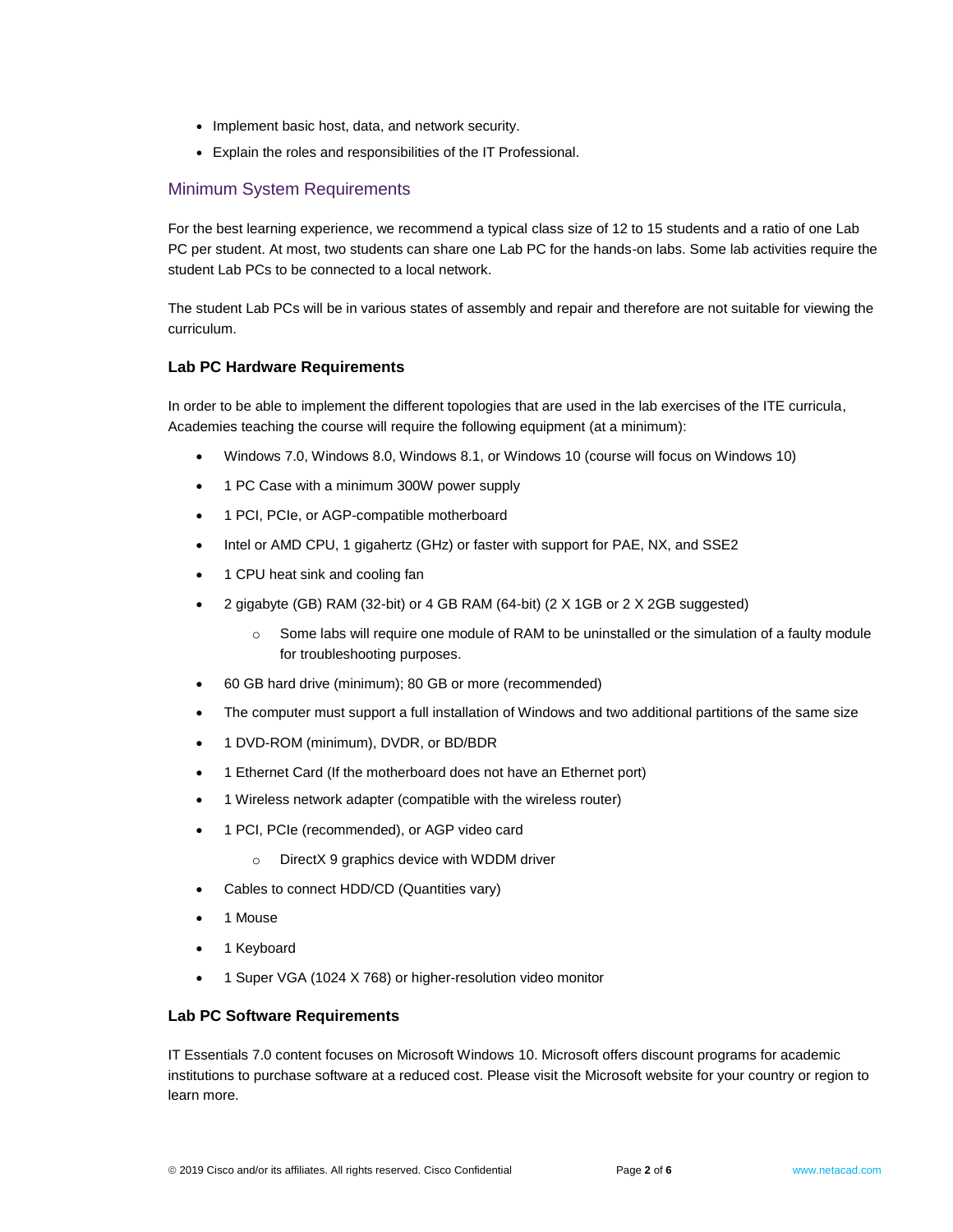#### **Lab PC Repair Tools**

The computer toolkit should include the following tools:

- Phillips screwdriver
- Flathead screwdriver
- Hex Socket Drivers (various sizes) (optional)
- Electrostatic discharge (ESD) wrist strap and cord
- Electrostatic discharge (ESD) mat with a ground cord
- Safety glasses
- Lint-free cloth
- Electronics cleaning solution (optional)
- Flashlight
- Thermal compound
- Multimeter
- Compressed air service canister (optional due to globally varying classroom health and safety laws)
- Power supply tester
- Wire cutters
- RJ-45 Crimpers
- Cable strippers
- Modular cable tester
- Network Loop back plugs (optional)

#### **Additional Required Lab Equipment**

In addition to the equipment specified above, the lab topologies of ITE require the use of the following equipment and accessories:

- 1 Internet connection for Internet searches and driver downloads (this could be the instructor's workstation)
- 1 printer or integrated printer/scanner/copier for the class to share
- 1 wireless router with WPA2 support for the class to share
- Ethernet cable and RJ-45 connectors for building and testing working cables
- Various USB flash drives for moving files between computers in the labs
- Smartphones and tablets are desirable for use with the labs in the Mobile Devices chapter

## IT Essentials v7.0 Outline

This course provides a comprehensive introduction to the IT industry and in-depth exposure to personal computers, hardware, and operating systems. Students learn how various hardware and software components work and best practices in maintenance, safety, and security. Through hands-on lab activities, students learn how to assemble and configure computers, install operating systems and software, and troubleshoot hardware and software issues.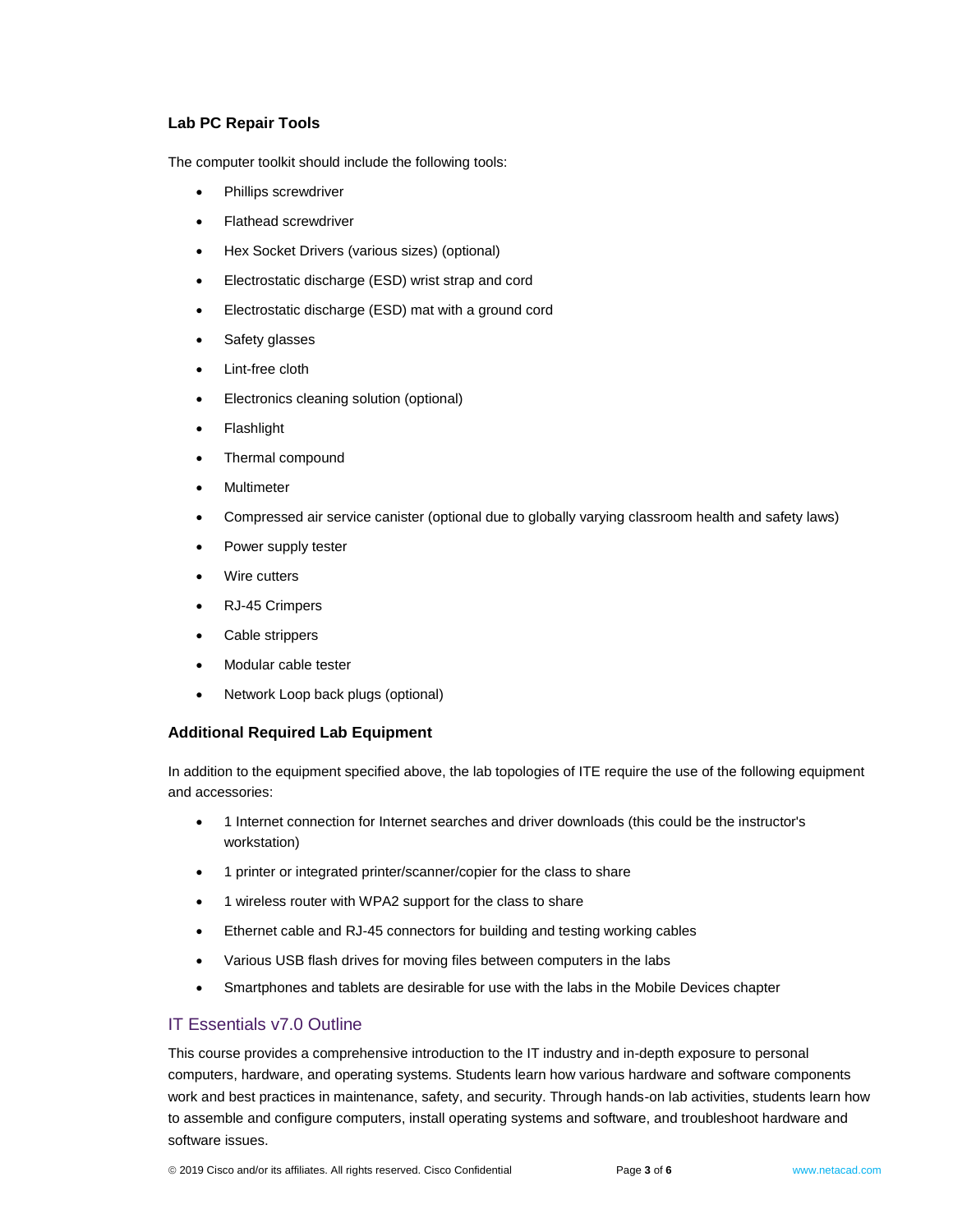# Chapter Outline

## **Table 1.** Chapter Outline

| <b>Chapter Section</b>                                                 | <b>Goals/Objectives</b>                                                                        |
|------------------------------------------------------------------------|------------------------------------------------------------------------------------------------|
| <b>Chapter 1. Introduction to Personal</b><br><b>Computer Hardware</b> | Select the appropriate computer components to build, repair, or upgrade personal<br>computers. |
| 1.1 Personal Computers                                                 | Explain how personal computer components work together.                                        |
| 1.2 PC Components                                                      | Explain the Features and Functions of components.                                              |
| 1.3 Computer Disassembly                                               | Disassemble a PC.                                                                              |
| <b>Chapter 2. PC Assembly</b>                                          | Install components to build, repair, or upgrade personal computers.                            |
| 2.1 Assemble the Computer                                              | Build a computer.                                                                              |
| <b>Chapter 3. Advanced Computer</b><br><b>Hardware</b>                 | Install and configure components to upgrade a computer.                                        |
| 3.1 Boot the Computer                                                  | Explain how to verify BIOS and UEFI settings.                                                  |
| 3.2 Electrical Power                                                   | Explain electrical power.                                                                      |
| 3.3 Advanced Computer Functionality                                    | Explain computer functionality.                                                                |
| 3.4 Computer Configuration                                             | Select components to upgrade a computer to meet requirements                                   |
| 3.5 Protecting the Environment                                         | Explain the necessary procedures to protect the environment                                    |
| <b>Chapter 4. Preventive Maintenance and</b><br>Troubleshooting        | Perform Troubleshooting on personal computers.                                                 |
| 4.1 Preventive Maintenance                                             | Explain why preventive maintenance must be performed on personal computers.                    |
| 4.2 Troubleshooting Process                                            | Troubleshoot problems with PC and Peripheral devices                                           |
| <b>Chapter 5. Networking Concepts</b>                                  | Explain how computers communicate on a network.                                                |
| 5.1 Network Components and Types                                       | Explain the components and types of computer networks.                                         |
| 5.2 Networking Protocols, Standards, and<br>Services                   | Explain networking protocols, standards and services.                                          |
| 5.3 Network Devices                                                    | Explain the purpose of devices on a network.                                                   |
| 5.4 Network Cables                                                     | Build a network cable.                                                                         |
| <b>Chapter 6. Applied Networking</b>                                   | Configure devices to communicate on a network.                                                 |
| 6.1 Device to Network Connection                                       | Configure devices for wired and wireless networks.                                             |
| 6.2 Basic Troubleshooting Process for<br><b>Networks</b>               | Troubleshoot problems and solutions related to networks.                                       |
| <b>Chapter 7. Laptops and Other Mobile</b><br><b>Devices</b>           | Explain how to troubleshoot Laptops and other Mobile Devices.                                  |
| 7.1 Characteristics of Laptops and Other                               | Explain the features and functions of laptops and other mobile devices.                        |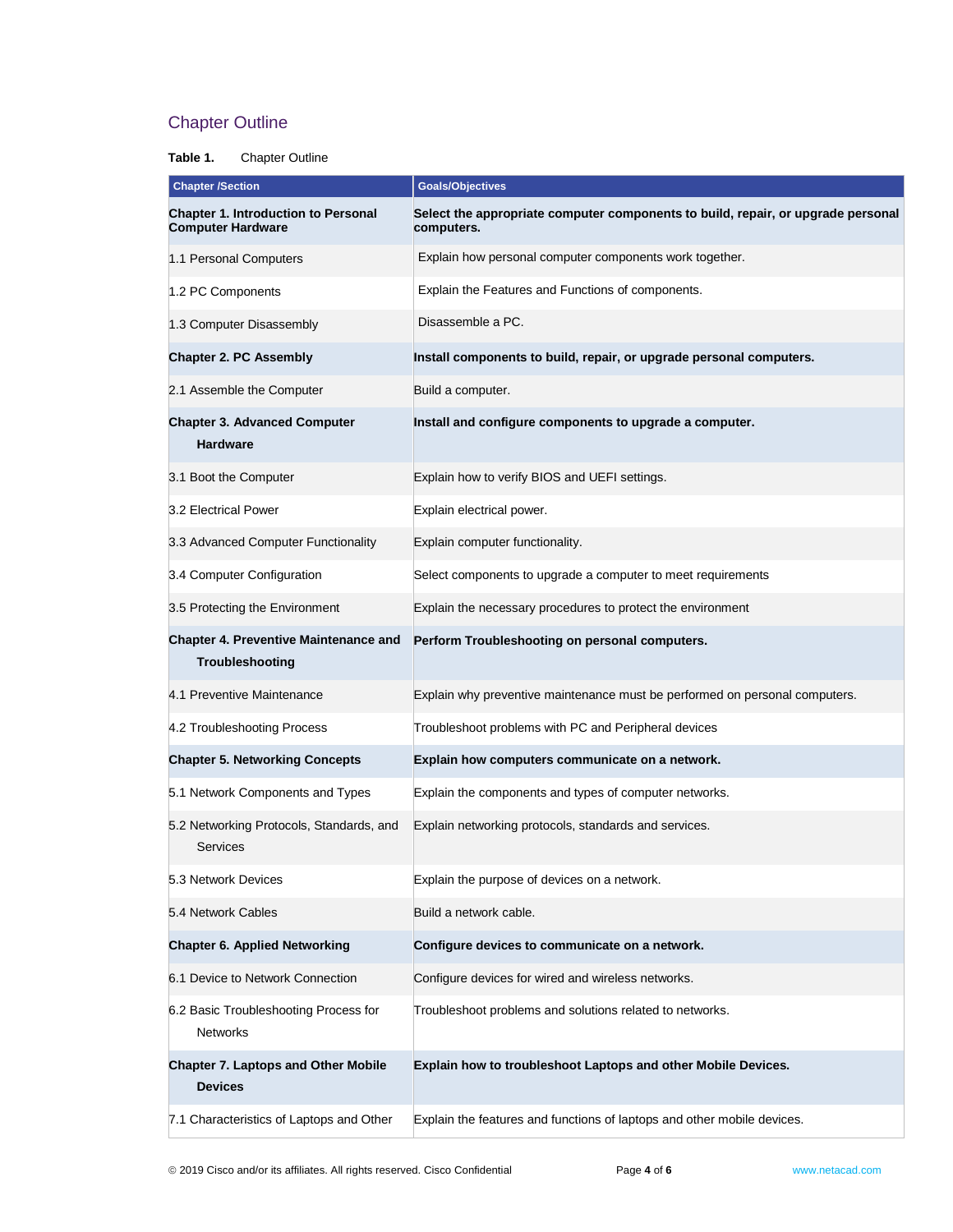| <b>Chapter /Section</b>                                                   | <b>Goals/Objectives</b>                                                            |
|---------------------------------------------------------------------------|------------------------------------------------------------------------------------|
| Mobile Devices.                                                           |                                                                                    |
| 7.2 Laptop Configuration                                                  | Explain how to configure laptop power settings and wireless settings.              |
| 7.3 Laptop Hardware and Component<br>Installation and Configuration       | Explain how to remove and install laptop components.                               |
| 7.4 Other Mobile Device Hardware<br>Overview                              | Explain the purpose and characteristics of other mobile devices.                   |
| 7.5 Network Connectivity and Email                                        | Explain how to configure network connectivity and email on mobile devices.         |
| 7.6 Preventive Maintenance for Laptops<br>and Other Mobile Devices.       | Use common preventive maintenance techniques for Laptops and other Mobile Devices. |
| 7.7 Basic Troubleshooting Process for<br>Laptops and other Mobile Devices | Explain how to troubleshoot Laptops and other Mobile Devices.                      |
| <b>Chapter 8. Printers</b>                                                | Install a printer to meet requirements.                                            |
| 8.1 Common Printer Features                                               | Explain the purpose and characteristics of different types of printers.            |
| 8.2 Printer Type Comparison                                               | Compare Different Types of Printers                                                |
| 8.3 Installing and Configuring Printers                                   | Install a printer.                                                                 |
| 8.4 Sharing Printers                                                      | Configure printer sharing.                                                         |
| 8.5 Maintaining and Troubleshooting<br><b>Printers</b>                    | Explain how to improve printer availability.                                       |
| <b>Chapter 9. Virtualization and Cloud</b><br><b>Computing</b>            | Describe virtualization and cloud computing.                                       |
| 9.1 Virtualization                                                        | Explain Cloud and Virtualization                                                   |
| 9.2 Cloud Computing                                                       | Compare and contrast cloud computing concepts                                      |
| <b>Chapter 10. Windows Installation</b>                                   | Install Windows operating systems.                                                 |
| 10.1 Modern Operating Systems                                             | Explain operating system requirements.                                             |
| 10.2 Disk Management                                                      | Create a partition in Windows using the Disk Management Utility.                   |
| 10.3 Installation and Boot Sequence                                       | Install a Windows Operating System                                                 |
| <b>Chapter 11. Windows Configuration</b>                                  | Perform management and maintenance of Windows operating systems.                   |
| 11.1 Windows Desktop and File Explorer                                    | Configure the Windows Desktop and File Explorer.                                   |
| 11.2 Configure Windows using Control<br>Panels                            | Configuring Windows with Control Panels.                                           |
| 11.3 System Administration                                                | Use Windows tools and utilities to manage Windows system.                          |
| 11.4 Command- Line Tools                                                  | Use Microsoft Windows command line tools.                                          |
| 11.5 Windows Networking                                                   | Configure a Windows computer to work on a network.                                 |